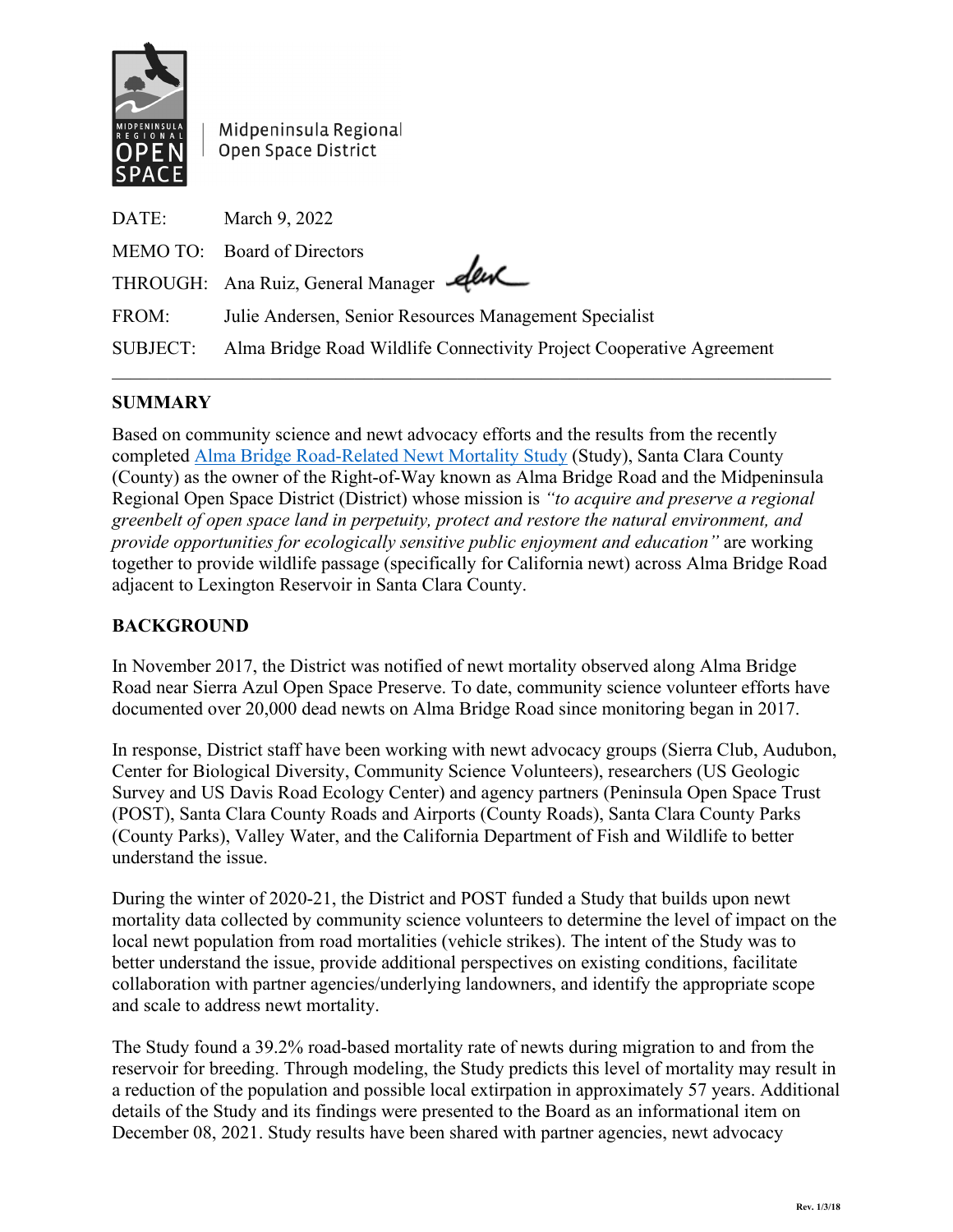groups, community science collaborators, researchers, legislators representing the Study area, and the public.

In February of 2022, Santa Clara County (under the signing authority of the County Roads Director) and the District (under the signing authority of the General Manager) entered into a Cooperative Agreement (Attachment 1) for providing wildlife passage across Alma Bridge Road. Phase I of the Project is the solicitation, selection, and management of a Consultant team to investigate possible options to reduce newt mortality.

## **DISCUSSION**

County Roads has expertise and ownership responsibility for maintaining County roads and infrastructure. The District has Natural Resources staff with expertise in wildlife and habitat connectivity. Working together, these two agencies have a strong interest in affecting change to reduce newt roadkill on Alma Bridge Road.

Working under the Cooperative Agreement, the District is leading initial efforts with technical oversight and support from County staff. The District recently prepared and released a Request for Proposals and Qualifications (RFPQ) soliciting design, engineering, and environmental services from a Consultant (or team of Consultants) for identifying and selecting one or more corrective actions to provide safe passage for California newts, rough skinned newts and other semiaquatic species across Alma Bridge Road. The consultant scope of work includes preparation of an Alternatives Analysis, Preliminary Designs, Cost Estimates and a proposed California Environmental Quality Act ("CEQA") compliance strategy for the Project. Based on the feasibility and cost of alternatives proposed, the County and District would consider amending their Cooperative Agreement to complete future phases of the project, including environmental assessments, CEQA, final designs, permitting, and implementation.

Although the County is not currently providing funding for initial efforts, they intend to work with the District in identifying funding for subsequent work, including the construction of new crossing infrastructure. The County is supporting initial work by providing County permits at no cost to complete studies and fieldwork within the Alma Bridge Road Right-of-Way and adjacent County owned lands.

The Fiscal Year 2021-22 (FY22) budget allocates \$120,000 for VP22-001 - *Alma Bridge Road Newt Mortality and Population Study* to implement actions, including the planned Consultant scope of work, that will result in a future capital project to install one or more wildlife crossing structures and associated directional fencing along Alma Bridge Road. Separately, the District currently has \$5,372,133 available through Measure AA Portfolio 22 *Sierra Azul: Cathedral Oaks Public Access and Conservation Projects* which supports a wide variety of projects but a portion of which may be available to fund part of the construction (capital) work. Depending on final cost estimates, additional funding may be needed. Many different funding opportunities are being explored in conjunction with the County, including grant funds from Valley Water, Santa Clara County Fish and Game Commission, and the Wildlife Conservation Board. Once full costs are estimated, more refined grant requests will be developed to offset and/or supplement District funding.